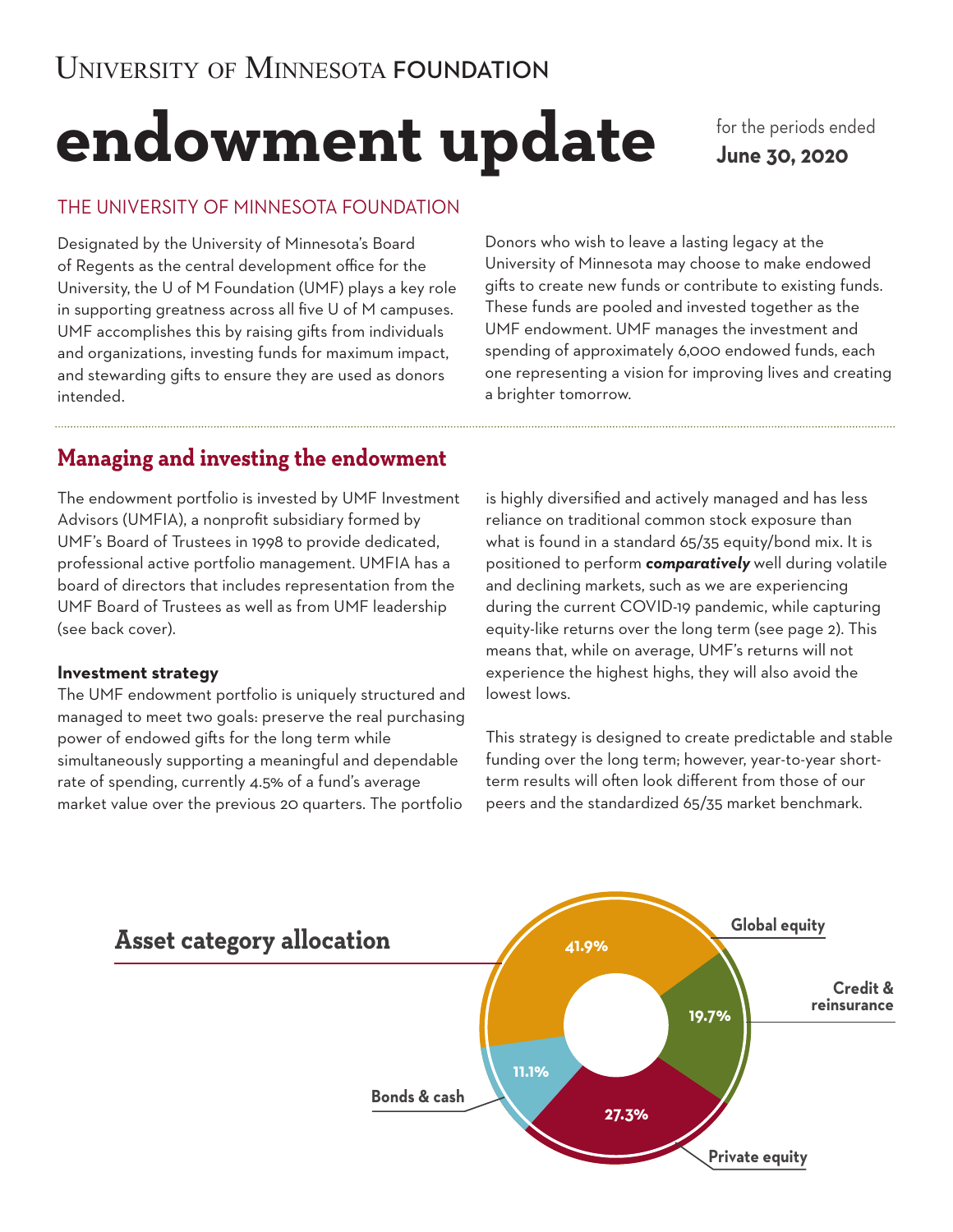## **How has the UMF endowment performed over the long term?**

The UMF endowment has performed well over the long term, making it possible for funds to provide predictable and stable funding to support their designated programs. The chart below shows the growth of \$1 invested in the endowment in 1990 compared with the Foundation's investment goal and a 65/35 market benchmark. Since the inception of UMFIA, our portfolio return has exceeded market benchmark returns by +2.2% annually, with less downside risk.



## **Investment results**

*For the periods ended June 30. Total value of UMF endowment: \$2.5 billion.*

| Year                          | <b>Actual</b> | Goal | <b>Policy</b> | 65/35<br>Benchmark <sup>1</sup> Benchmark <sup>2</sup> |
|-------------------------------|---------------|------|---------------|--------------------------------------------------------|
| 1-Year                        | 1.6%          | 5.7% | $-4.2%$       | 3.7%                                                   |
| 5-Year                        | 6.0%          | 6.6% | 4.2%          | 5.9%                                                   |
| 10-Year                       | 8.2%          | 6.8% | 7.3%          | 7.4%                                                   |
| <b>Since</b><br>inception $3$ | 7.4%          | 7.8% | 6.2%          | 5.2%                                                   |

<sup>1</sup>**The policy benchmark** helps measure how well UMFIA is implementing its investment policy. Its components and asset class weightings are based on the portfolio's asset allocation policy.

<sup>2</sup>**The 65/35 market benchmark** is a weighted blend of stock and bond indices (65% equities and 35% bonds).

<sup>3</sup>**January 1999**.

The investment goal is to achieve an annualized return of 5% in excess of inflation in order to cover the 4.5% spending rate as well as administrative fees. For the one-year period ended June 30, 2020, the endowment pool returned +1.6%. This performance lagged the oneyear market benchmark return of +3.7%, due primarily to UMF's long-term investment strategy, which relies less on common stock exposure than the market benchmark (see page 1).

### **Administrative fees**

The UMF Board of Trustees establishes fee policies with the objective of keeping fees low to reflect a strong commitment to administrative efficiency. The current annual fee on endowment funds is 1% of the fund's market value. For quasi-endowments, the annual fee is 1.5% of the fund's market value. These fee rates have not increased since 2008.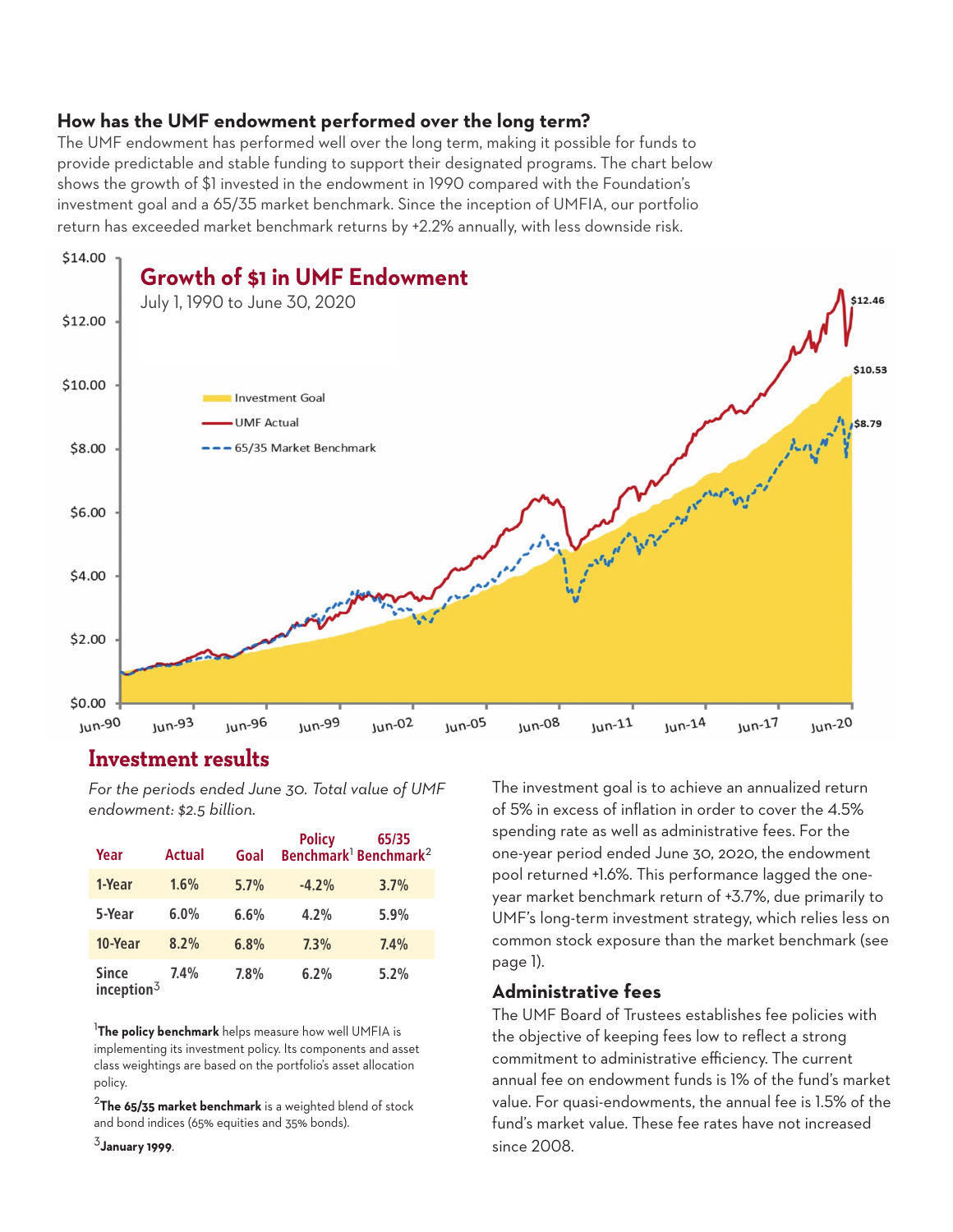# **UMF performance compared to our peer group**

The chart at right illustrates UMF's performance relative to our peer group: college and university endowments with assets greater than \$1 billion.

UMF's long-term investment strategy will frequently generate one-year returns that will be in the outer quartiles—either high or low—of the distribution of peer returns. More meaningful comparisons are found over the three- to five-year periods, when this variation declines.

# Performance vs. peer group<sup>4</sup>

*Preliminary as of June 30, 2020. Final results as of June 30, 2020, will become available early in 2021.* 



# **Spending the endowment**

## **What is the endowment spending policy?**

The UMF Board of Trustees establishes the endowment spending policy. The current spending rate is 4.5% of a fund's trailing average market value over the previous 20 quarters (5 years). These dollars, called the fund's "payout," are transferred to a spending account and made available each year to support the fund's designated program. Funds designated as quasiendowments allow additional spending of up to 20% of fund value annually.

## **Honoring donor intent**

One of UMF's most critical responsibilities is to ensure that gifts are used in accordance with donor intent. Stringent controls are in place, and UMF staff work in partnership with the U of M units to monitor funds and optimize the utilization and impact of gifts for their designated purposes.

**Endowment funds and cash gifts provided \$202 million in funding to fuel greatness at the U of M in fiscal year 2020**